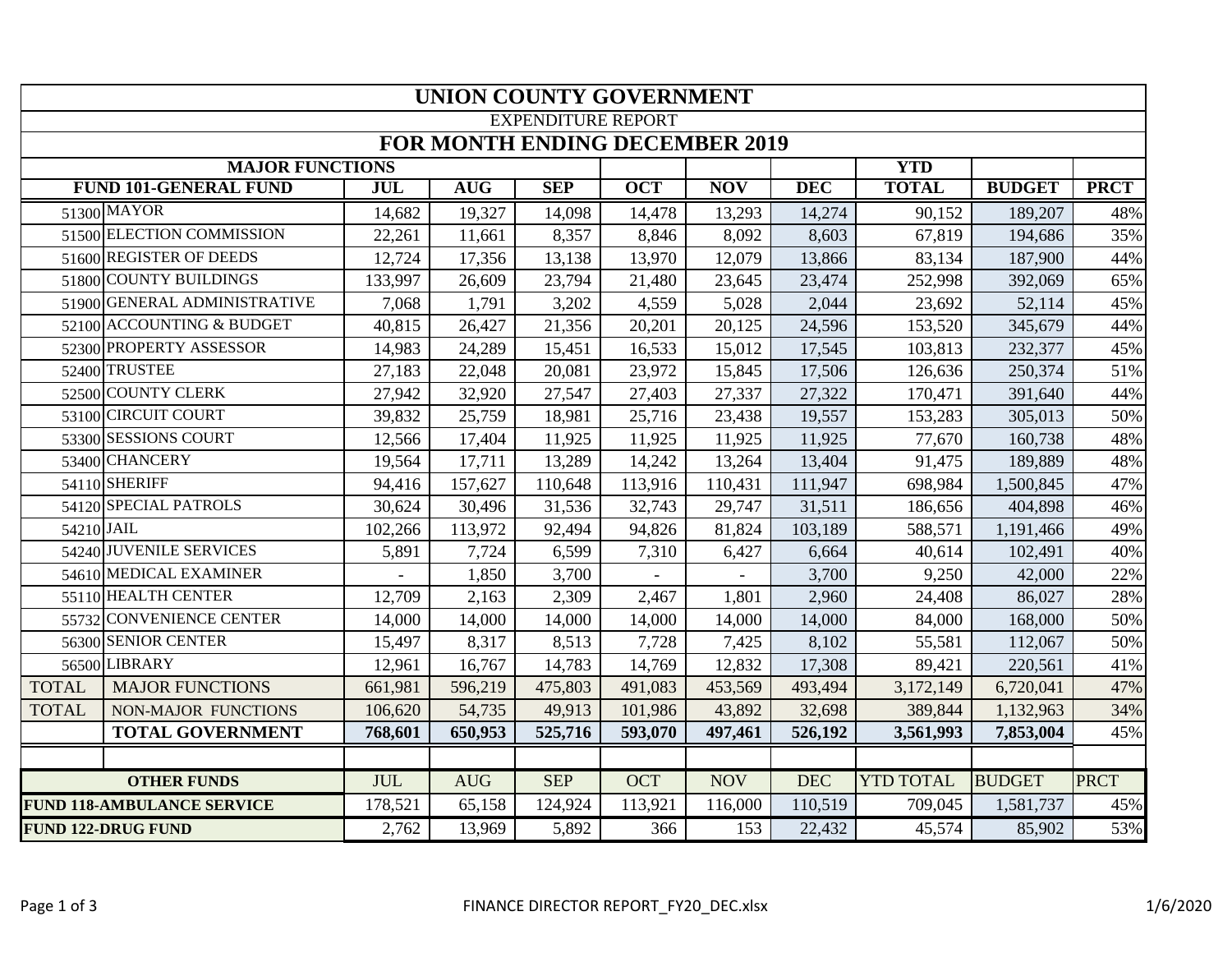|              |                                 |                                       |                | <b>UNION COUNTY GOVERNMENT</b> |                |                          |                |                |               |             |
|--------------|---------------------------------|---------------------------------------|----------------|--------------------------------|----------------|--------------------------|----------------|----------------|---------------|-------------|
|              |                                 |                                       |                | <b>EXPENDITURE REPORT</b>      |                |                          |                |                |               |             |
|              |                                 | <b>FOR MONTH ENDING DECEMBER 2019</b> |                |                                |                |                          |                |                |               |             |
|              | <b>MINOR FUNCTIONS</b>          |                                       |                |                                |                |                          |                | <b>YTD</b>     |               |             |
|              | <b>FUND 101-GENERAL FUND</b>    | <b>JUL</b>                            | <b>AUG</b>     | <b>SEP</b>                     | <b>OCT</b>     | <b>NOV</b>               | <b>DEC</b>     | <b>TOTAL</b>   | <b>BUDGET</b> | <b>PRCT</b> |
| 51100        | <b>COUNTY COMMISSION</b>        | 4,912                                 | 4,912          | 4,912                          | 4,912          | 4,912                    | 4,912          | 29,471         | 67,551        | 44%         |
| 51210        | <b>EQUALIZATION BOARD</b>       |                                       |                |                                |                |                          |                |                | 800           | 0%          |
| 51220        | <b>BEER BOARD</b>               | 215                                   | 29             | 269                            | 298            |                          | 298            | 1,110          | 1,522         | 73%         |
| 51400        | <b>COUNTY ATTORNEY</b>          |                                       | 930            | 930                            | 1,861          | 2,000                    | 937            | 6,658          | 13,628        | 49%         |
| 51710        | PLANNING COMMISSION             | 1,024                                 | 969            | 1,564                          | 540            | 431                      | 1,511          | 6,039          | 12,294        | 49%         |
| 52900        | TRUSTEE COMMISSION              | 5,584                                 | 1,940          | 2,311                          | 10,160         | 8,201                    |                | 28,197         | 100,000       | 28%         |
| 53930        | VICTIMS ASSESSMENT              | $\blacksquare$                        | $\blacksquare$ |                                | 3,543          | 4,725                    | 800            | 9,068          | 20.110        | 45%         |
| 54310        | <b>FIRE PREVENTION</b>          | 22,000                                | $\blacksquare$ | $\blacksquare$                 | 22,000         | ÷.                       |                | 44,000         | 71,000        | 62%         |
| 54420        | <b>RESCUE SQUAD</b>             |                                       | ÷.             | 5,582                          | $\sim$         | 1,317                    |                | 6,899          | 22,000        | 31%         |
| 54490        | <b>OTHER EMERGENCY MGMT</b>     |                                       | $\overline{a}$ |                                | $\sim$         | ÷.                       |                |                | 152,416       | 0%          |
| 55190        | <b>OTHER LOCAL HEALTH</b>       | 10,375                                | 12,886         | 12,199                         | 12,343         | 12,251                   | 11,503         | 71,558         | 210,300       | 34%         |
| 55390        | <b>APPROPRIATION TO STATE</b>   |                                       |                |                                |                |                          |                |                | 23,500        | 0%          |
| 55710        | <b>SANITATION MGMNT</b>         | 5,081                                 | 5,572          | (7, 195)                       | 1,429          | 1,299                    | 1,234          | 7,419          | 13,000        | 57%         |
| 56700        | PARKS AND FAIR BOARDS           | 510                                   | 553            | 3,515                          | 3,839          | 335                      | 649            | 9,402          | 31,113        | 30%         |
| 57100        | <b>AGRICULTURE EXTENSION</b>    | 392                                   | 1,096          | 1,774                          | 9,092          | 755                      | 1,781          | 14,891         | 74,291        | 20%         |
| 57300        | <b>FOREST SERVICE</b>           | $\sim$                                |                |                                | 500            | $\sim$                   |                | 500            | 500           | 100%        |
| 57500        | <b>SOIL CONSERVATION</b>        | 4,097                                 | 4,981          | 4,155                          | 4,249          | 4,495                    | 4,120          | 26,097         | 61,978        | 42%         |
| 58190        | <b>OTHER EC &amp; COM DEVEL</b> |                                       |                |                                |                |                          |                |                |               | $0\%$       |
| 58300        | <b>VETERAN'S SERVICES</b>       | 1,513                                 | 1,211          | 1,513                          | 1,513          | 179                      | 178            | 6,107          | 19,636        | 31%         |
| 58400        | <b>OTHER CHARGES-NONPROFIT</b>  |                                       | 15,500         | 14,500                         | 22,000         | $\sim$                   | $\sim$         | 52,000         | 83,500        | 62%         |
| 58600        | <b>EMPLOYEE BENEFITS</b>        | 48,260                                | ÷.             | $\blacksquare$                 |                | ÷.                       | $\blacksquare$ | 48,260         | 52,993        | 91%         |
| 58900        | <b>MISCELLANEOUS</b>            |                                       |                |                                |                |                          |                |                |               | $0\%$       |
| 64000        | LITTER AND TRASH COLLECT        | 2,656                                 | 4,155          | 3,884                          | 3,708          | 2,993                    | 3,285          | 20,680         | 50,831        | 41%         |
| 71300        | VOCATIONAL EDUCATION PROGRAM    |                                       |                | $\blacksquare$                 | $\blacksquare$ | $\overline{\phantom{a}}$ | 1,491          | 1,491          | 50,000        | $3\%$       |
| <b>TOTAL</b> | <b>NON-MAJOR FUNCTIONS</b>      | 106,620                               | 54,735         | 49,913                         | 101,986        | 43,892                   | 32,698         | 389,844        | 1,132,963     | 34%         |
|              |                                 |                                       |                |                                |                |                          |                |                |               |             |
|              | <b>OTHER FUNDS</b>              | <b>JUL</b>                            | <b>AUG</b>     | <b>SEP</b>                     | <b>OCT</b>     | <b>NOV</b>               | <b>DEC</b>     | <b>YTD TTL</b> | <b>BUDGET</b> | <b>PRCT</b> |
|              | <b>FUND 131-HIGHWAY</b>         | 146,768                               | 274,219        | 113,428                        | 342,823        | 473,361                  | 324,496        | 1,675,094      | 3,694,204     | 45%         |
|              | <b>FUND 151-DEBT SERVICE</b>    | 47,325                                | 47,405         | 106,662                        | 49,001         | 48,111                   | 46,763         | 345,268        | 1,956,278     | 18%         |